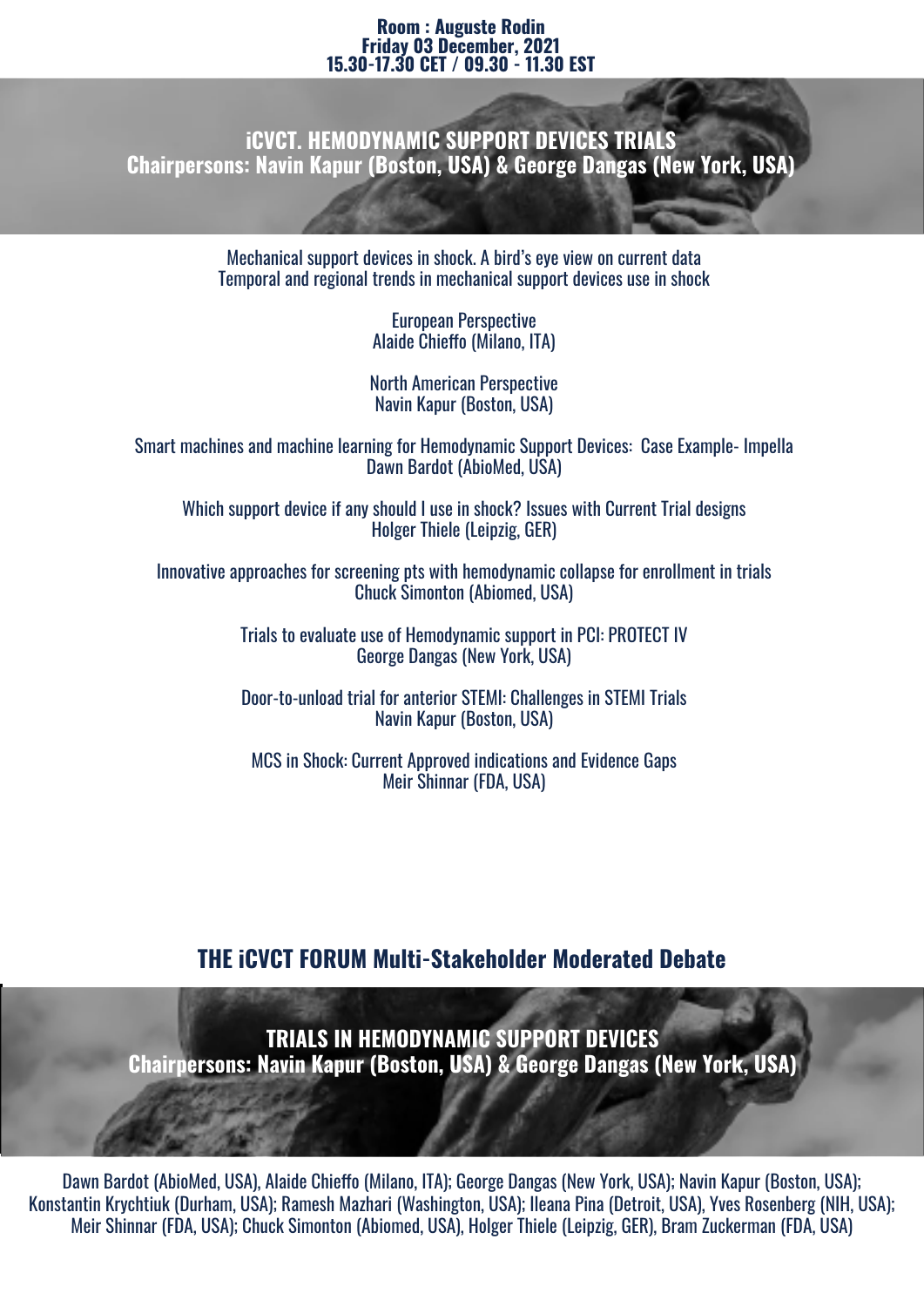#### **Room : Pierre-Auguste Renoir Saturday 04 December, 2021 13.00-15.00 CET / 07:00 -09:00 EST**

### **iCVCT. ANTITHROMBOTIC THERAPY TRIALS. NEW KIDS ON THE BLOCK. Chairpersons: Michelle O'Donoghue (Boston, USA) & Gabriel Steg (Paris, FRA)**

What ischemic cost, if any, is tolerable for avoiding bleeding? Dominick Angiolillo (Miami, USA)

Self-administered subcutaneous anti-thrombotic therapy. Opportunities and trial design issues with Selatogrel Gabriel Steg (Paris, FRA)

> Pre-hospital anti-thrombotic trials Arnoud van't Hof (Maastricht, NED)

Industry viewpoint Jack Lawrence (Janssen, USA) Corine Bernaud (Idorsia, CH), Martin Unverdorben (Daiichi Sankyo, USA), Robert Hillman (Celecor, USA)

> Regulatory viewpoint Ellis Unger (Former FDA experience, USA)

How different should the anti XIa trials be: Population, endpoints, duration of therapy, disease states? Michael Gibson (Boston, USA)

# **THE iCVCT FORUM Multi-Stakeholder Moderated Debate**

**ANTITHROMBOTIC THERAPY TRIALS. NEW KIDS ON THE BLOCK. Chairpersons: Michelle O'Donoghue (Boston, USA) & Gabriel Steg (Paris, FRA)** 

Panelists : Dominick Angiolillo (Miami, USA); Suzanne Baron (Burlington, USA) ; Deepak Bhatt (Boston, USA), Corine Bernaud (Idorsia, CH), George Dangas (New York, USA); Efthymios Deliargyris (Cytosorbents, USA); Michael Gibson (Boston, USA); Robert Hillman (Celecor, USA); Jack Lawrence (Janssen, USA); Victoria Lee (Cytosorbents, USA); Michelle O'Donoghue (Boston, USA), Manesh Patel (Durham, USA), Duane Pinto (Boston, USA); Sébastien Roux (Idorsia, CH); Frank Sellke (Providence, USA); Gabriel Steg (Paris, FRA), Robert Storey (Sheffield, GBR); Ellis Unger (Former FDA experience, USA); Martin Unverdorben (Daiichi Sankyo, USA); Arnoud van't Hof (Maastricht, NED)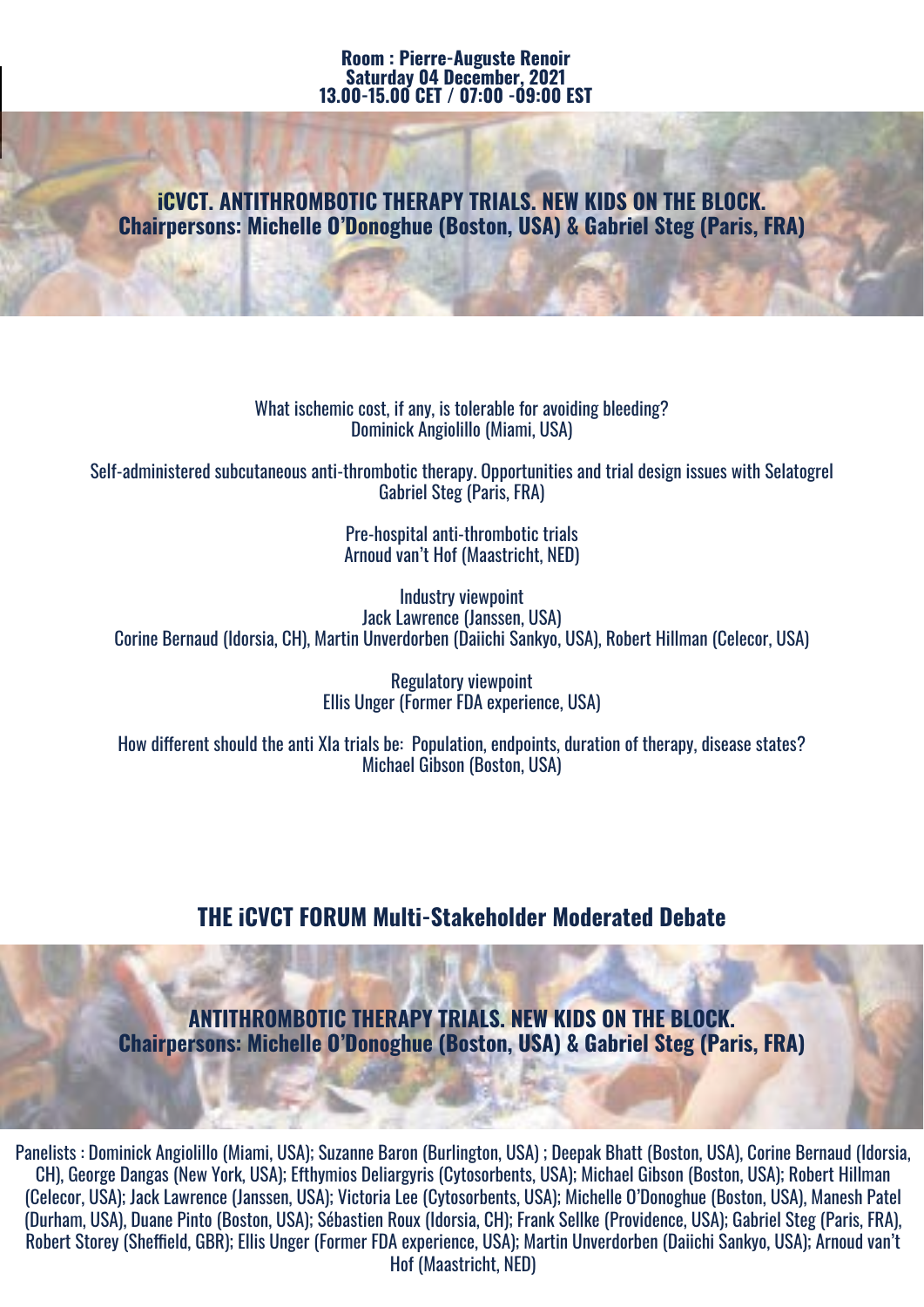**iCVCT. PERIOPERATIVE MANAGEMENT OF ANTITHROMBOTIC THERAPY Chairpersons: Suzanne Baron (Burlington, USA) & Deepak Bhatt (Boston, USA)**

> Perioperative Antiplatelet Therapy Dilemma Dominick Angiolillo (Miami, USA)

Bridging Antiplatelet Therapy With Cangrelor George Dangas (New York, USA)

Extracorporeal blood purification from antithrombotic agents: a novel paradigm? Robert Storey (Sheffield, GBR)

**THE iCVCT FORUM Multi-Stakeholder Moderated Debate**

**PERIOPERATIVE MANAGEMENT OF ANTITHROMBOTIC THERAPY: IMPLICATIONS FOR TRIAL DESIGNS. Chairpersons: Suzanne Baron (Burlington, USA) & Deepak Bhatt (Boston, USA)**

Panelists : Dominick Angiolillo (Miami, USA); Suzanne Baron (Burlington, USA) ; Deepak Bhatt (Boston, USA), Corine Bernaud (Idorsia, CH), George Dangas (New York, USA); Efthymios Deliargyris (Cytosorbents, USA); Robert Harrington (Stanford, USA), Jack Lawrence (Janssen, USA), Victoria Lee (Cytosorbents, USA)Michelle O'Donoghue (Boston, USA), Manesh Patel (Durham, USA), Duane Pinto (Boston, USA), Sébastien Roux (Idorsia, CH) ; Frank Sellke (Providence, USA); Gabriel Steg (Paris, FRA), Norman Stockbridge (FDA, USA), Robert Storey (Sheffield, GBR)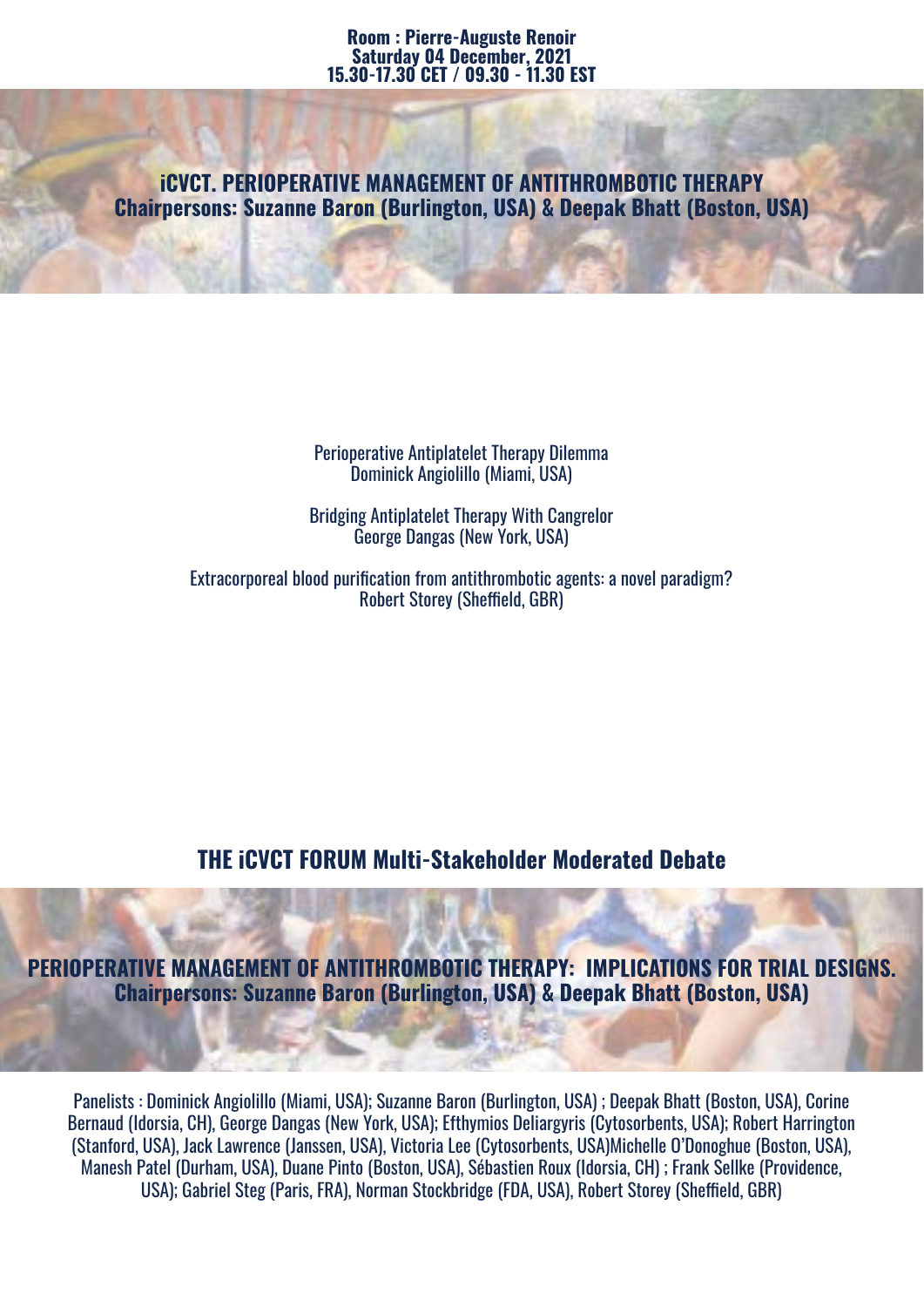#### **Room : Pierre-Auguste Renoir Saturday 04 December, 2021 18.00-20.00 CET / 12.00 - 14.30 EST**

**iCVCT. TRIALS IN HIGH BLEEDING RISK PATIENTS Chairperson: Robert Harrington (Stanford, USA) & Frank Sellke (Providence, USA)**

> PCI device/drug synergy Trials in high-bleeding risk patients Evolving landscapes in coronary stents for high bleeding risk patients Stephan Windecker (Bern, CH)

> Antiplatelet therapy in high bleeding risk patients: walking a tightrope Roxana Mehran (New York, USA)

Utility of risk stratification tools in Trials: balancing the ischemic and bleeding risks Davide Capodanno (Catania, ITA)

Alternative Pathways to reduce Risks: Implications for PCSK9 and Ao A 1 (Human) John Alexander (Durham, USA)

> Alternative Pathways and Future Trial Designs to reduce Risks Michael Gibson (Boston, USA)

Future trials in high bleeding risk patients: 'speaking the same language': Regulatory viewpoint Adrian Magee (FDA, USA)

Industry viewpoint Sandeep Brar (Medtronic, USA), Victoria Lee (Cytosorbents, USA)

> Patient's viewpoint Robin Martinez (Denver, USA)

**THE iCVCT FORUM Multi-Stakeholder Moderated Debate**

**TRIALS AND HIGH BLEEDING RISK PATIENTS Chairpersons: Robert Harrington (Stanford, USA) & Frank Sellke (Providence, USA)**

Panelists : Alexandre Abizaid (Sao Paulo, BRA); John Alexander (Durham, USA); Dominick Angiolillo (Miami, USA); Sandeep Brar (Medtronic, USA), Davide Capodanno (Catania, ITA), Efthymios Deliargyris (Cytosorbents, USA), Michael Gibson (Boston, USA), Robert Harrington (Stanford, USA); Victoria Lee (Cytosorbents, USA); Renato Lopes (Durham, USA); Adrian Magee (FDA, USA); Robin Martinez (Denver, USA); Roxana Mehran (New York, USA); Duane Pinto (Boston,USA), Frank Sellke (Providence, USA); Stephan Windecker (Bern, CH), Robert Yeh (Boston, USA)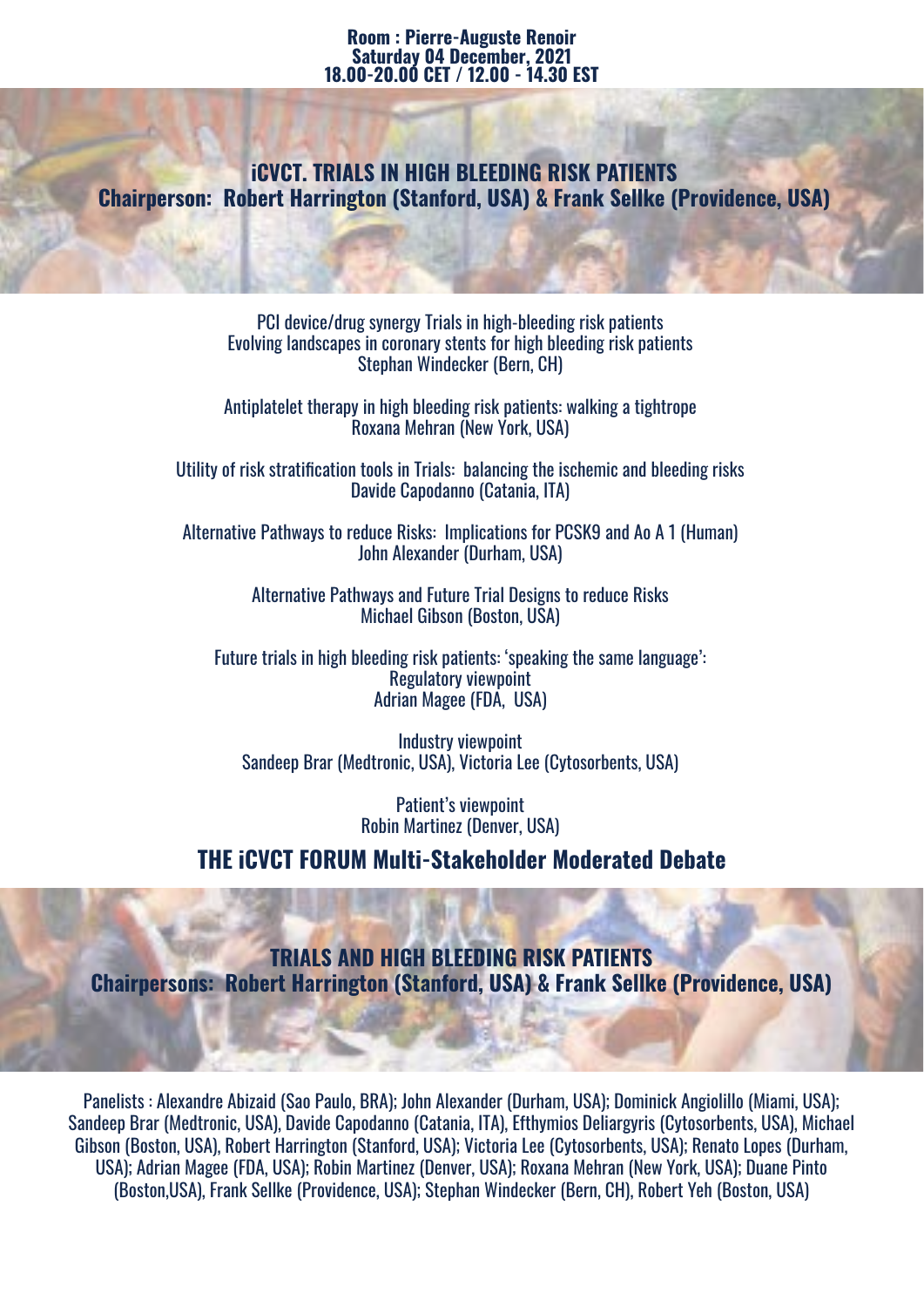#### **Room: Edouard Manet Sunday 05 December, 2021 13.00-15.00 CET / 07:00 -09:00 EST**

**iCVCT. REVASCULARIZATION TRIALS Chairpersons: Donald Cutlip (Boston, USA) & Marie-Claude Morice (Paris, FRA)**

Management of left main disease/ MV disease

Coronary imaging for optimal outcomes in left main/MV disease Akiko Maehara (New York, USA)

Left main revascularization trials: Debate taken from another angle Frank Sellke (Richmond, USA)

Revascularization trials in patients with diabetes mellitus

Individualizing revascularization approach for patients with DM David J Cohen (New York, USA)

> Industry Viewpoint Chuck Simonton (Abiomed, USA)

> > FDA Viewpoint Adrian Magee (FDA, USA)

# **THE CVCT FORUM Multi-Stakeholder Moderated Debate**



Alexandre Abizaid (Sao Paulo, BRA), Yousif Ahmad (Los Angeles, USA), Dominick Angiolillo (Miami, USA), Julia Baron (Derby, GBR), Robert Byrne (Dublin, IRE); Davide Cao (New York, USA;) David J Cohen (New York, USA), Donald Cutlip (Boston, USA), George Dangas (New York, USA), John Gregson (London, USA); Adrian Magee (FDA, USA); Akiko Maehara (New York, USA); Gary Mintz (Washington, USA), Marie-Claude Morice (Paris, FRA); Johny Nicolas (New York, USA;) Frank Sellke (Richmond, USA), Chuck Simonton (Abiomed, USA); Giulio Stefanini (Milano, ITA)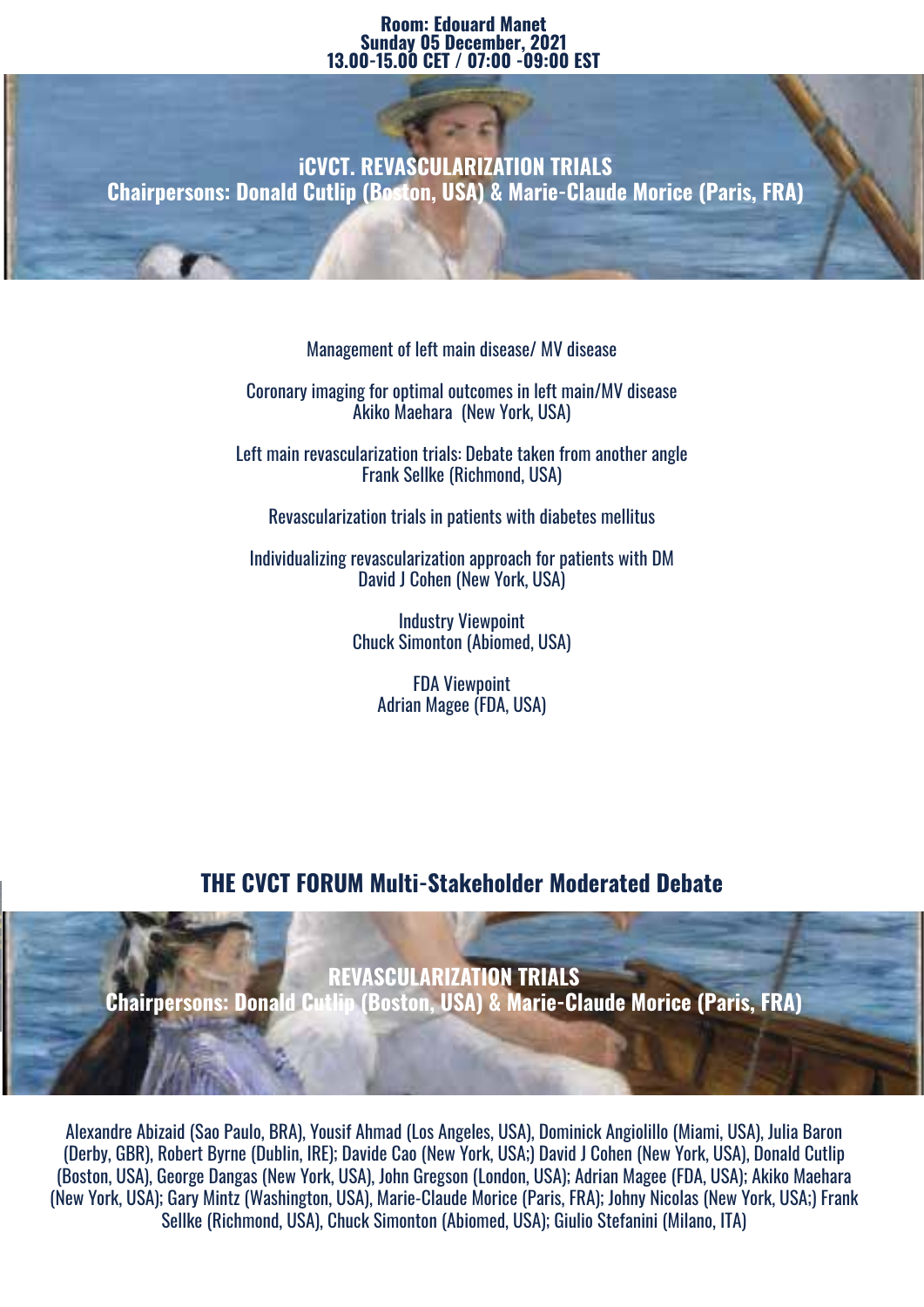#### **Room: Edouard Manet Sunday 05 December, 2021 15.30-17.30 CET / 09.30 - 11.30 EST**

**iCVCT – CSTN joint session. SURGICAL TRIALS IN CARDIOVASCULAR DISEASE Chairpersons: Patrick O'Gara (New York, USA) & Michael Mack (Dallas, USA)**

> Challenges in Creating a Surgical Trials Network: Setting the Stage Annetine Gelijns (New York, USA)

Designing Trials Comparing Percutaneous vs Open Surgical Procedures: the PRIMARY Trial Joanna Chikwe (Los Angeles, USA)

> Designing Clinical Trials using Digital Health Tools Alexander Iribarne (Lebanon, USA)

Choosing between Highly Controlled and Pragmatic Designs Emilia Bagiella (New York, USA)

The Need for Cardiac Surgery Clinical Trials in Women Mario Gaudino (New York, USA)

Reengineering a Surgical Trials Network for a Pandemic Peter Kent Smith (Durham, USA)

> Regulatory viewpoint Bernard Vasseur (FDA, USA)

# **THE iCVCT FORUM Multi-Stakeholder Moderated Debate**

**SURGICAL TRIALS IN CARDIOVASCULAR DISEASE Chairpersons: Patrick O'Gara (New York, USA) & Michael Mack (Dallas, USA)**

Panelists: Emilia Bagiella (New York, USA), Christina Eleanor Barkauskas (Durham, USA), Sanjeev Bhavnani (La Jolla, USA), Michael Bowdish (Los Angeles, USA), Joanna Chikwe (Los Angeles, USA), Mario Gaudino (New York, USA), Annetine Gelijns (New York, USA), Alexander Iribarne (Lebanon, USA), Mariell Jessup (AHA, Hingham, USA), Darae Ko (Boston, USA), Martin Leon (New York, USA), Michael Mack (Dallas, USA), Roxana Mehran (New York, USA), Patrick O'Gara (New York, USA), Jessica Overbey (New York, USA), Peter Kent Smith (Durham, USA); Bernard Vasseur (FDA,